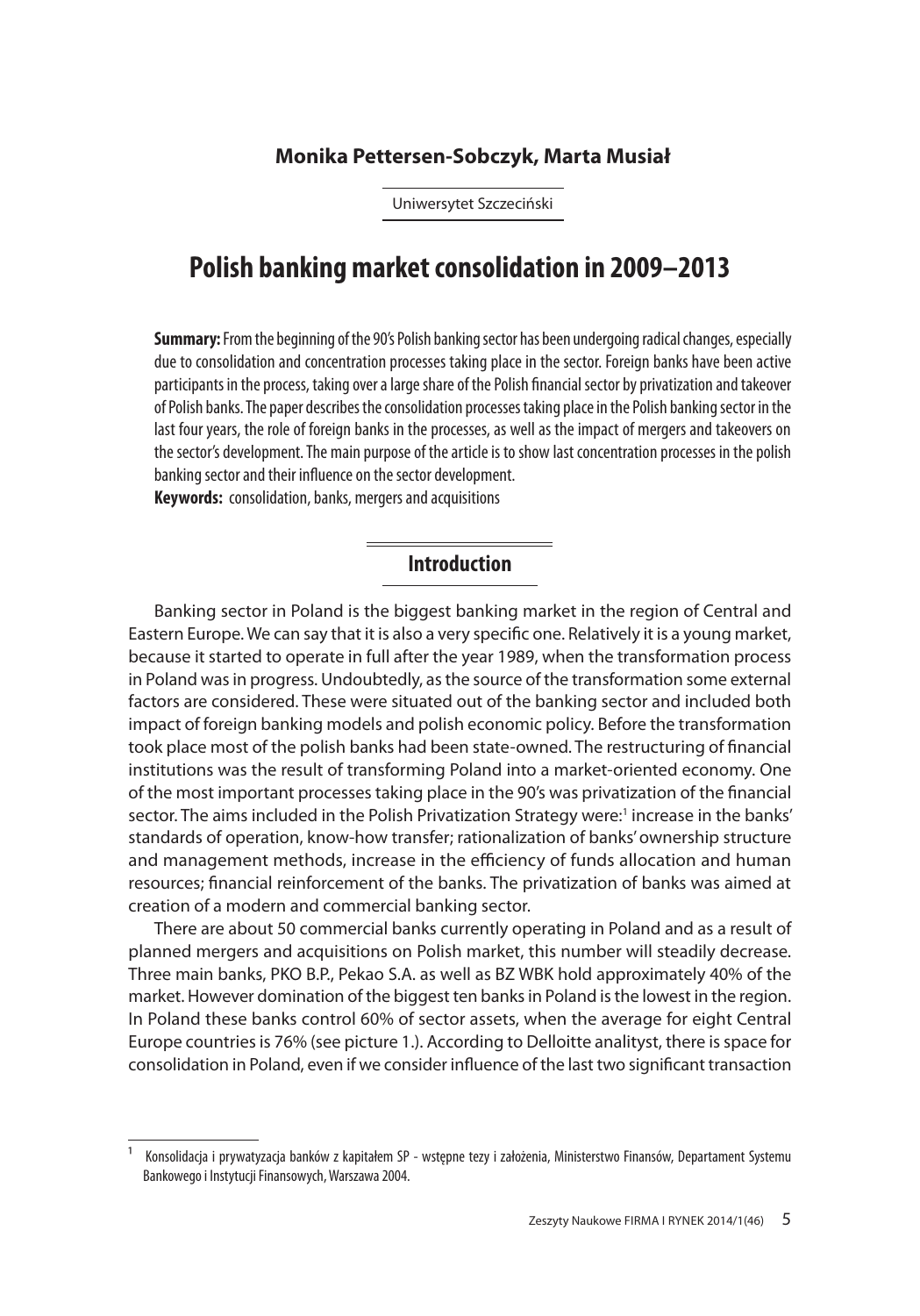

on polish banking sector consolidation, meaning BZ WBk and kredyt Bank merger and connection of Raiffeisen and Polbank<sup>2</sup>.

Picture 1. Banking sector concentration in Poland and other seven Central Europe countries: percentage of the biggest ten banks assets in specific country in total banking sector assets of the country (data from end of 2011). Source: Centrum Rozwiązań dla Sektora Finansowego Deloitte, The Banking Sector in Central Europe – Performance Overview, p. 10.

# **Theoretical aspects of banks consolidation process**

The main reason that encourages banks to decide to start consolidation process is of course, a desire to benefit more, which can be achieved by expanding the range and scale of services. Bank consolidation process refers to the situation where one bank merges with or takes over another, which can enable expansion of the bank by eliminating competition at the same time.

The fact that the banks had to face a competition from foreign and local institutions, contributed to the banking sector breaking out of lethargy, which is a common trap for majority of monopolists. The unavoidable competition gave the banks a motivation to mobilise in order to accelerate the processes needed to adapt to the global financial market development trends. They could now follow the scheme of operation of their Western competitors (fortunately, as it was revealed later, it was not a complete imitation)<sup>3</sup>.

<sup>2</sup> *Centrum Rozwiązań dla Sektora Finansowego Deloitte,* The Banking Sector…, op. cit., s. 10.

<sup>3</sup> S. Flejterski, M. Pettersen – Sobczyk, *Sektor bankowy w Polsce w latach 1989–2013 – próba oceny z punktu widzenia interesariuszy.*  Zeszyty Naukowe Uniwersytetu Szczecińskiego nr 760. Finanse, rynki finansowe, ubezpieczenia nr 59. Wydawnictwo Naukowe Uniwersytetu Szczecińskiego, Szczecin 2013, s. 104.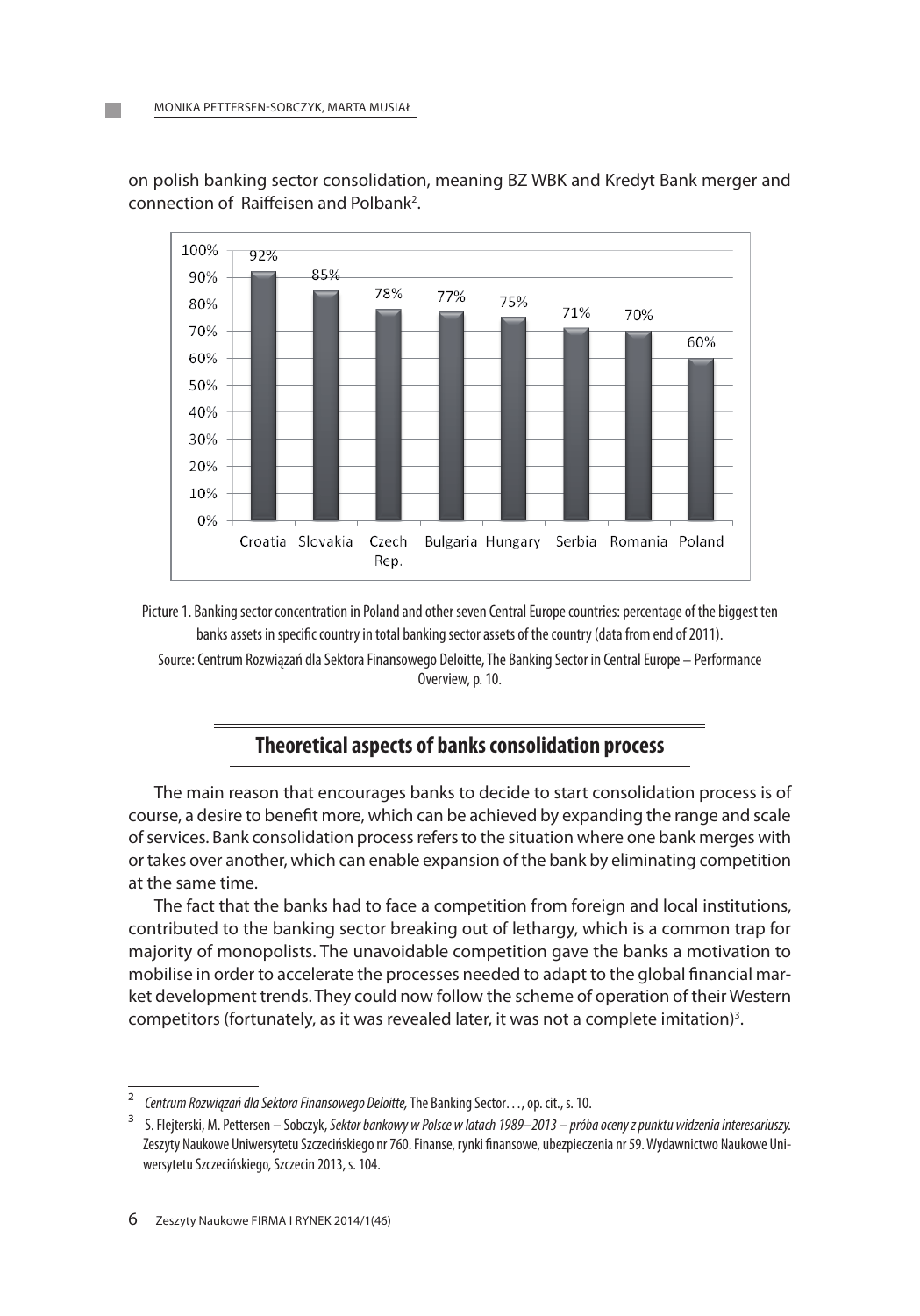integration of two or more economic subjects may be carried out in many different ways, such as<sup>4</sup>:

- concentration of activity it is based on fusion of few subjects with emphasising the legal aspects of such a transaction,
- integration of activity fusion of structures and enterprises' aims,
- coordination of enterprises' actions a process, in which two or more economic subjects create and connect economic and marketing decisions in order to magnify their impact on the market.

Banks can also adopt various strategies as parts of consolidation processes<sup>5</sup>:

- banks' fusion (fusion *sensu stricto*) can be adopted in case of banks of similar sizes. in such case the cooperation of the owners and managements of both parties is essential,
- friendly takeover friendly takeover of the control of another bank, which usually takes place in case of banks of different sizes and potentials,
- hostile takeover the investor addresses directly the owners of the institution being taken over, omitting the opinions of the bank's management during the realisation of the transaction.

The competition for the status on the financial market, for survival and development, is by all means an imperative and aim of every financial business. So it can be understood as a competition of financial institutions for acquisition of depositors and investors as well as debtors, borrowers and lessees. According to P. S. Nadler<sup>6</sup>, the whole financial community participates in a process of creating something which can be described as financial services dominated by competition, where each kind of institution becomes somewhat similar to its competitors. What is more, every bank and financial mediator competes with similar institutions but also with the institutions representing different financial branches.

a modern customer of a financial institution, a company as well as a private person, is not operating in a vacuum but in a dynamic financial and banking environment both local and global. The elements of this environment include various financial institutions but also financial tools. A modern customers, both institutional and private, come across or could come across increasingly diverse spectrum of alternative institutions and tools. a customers have to make their choice among appropriate – reliable and modern financial institutions as well as attractive and efficient financial tools. These can be used to acquire deficit bodies or amplify owned funds surplus bodies. The enhancement of the choice among financial institutions and tools is caused by the fact that financial mediators seem to play considerably less important role, unlike so called parabanks and non-banking institutions.

modern customers, who are interested in acquiring and multiplying their funds, are not dependent on a particular bank (because of the competition among banks) or on a bank itself (there is a wide variety of parabanks and non-banking institutions). A company (small, medium and most of all a big one) interested in acquiring funds is not dependent

<sup>4</sup> Stępień K., *Konsolidacje a efektywność banków w Polsce.* Wydawnictwo CeDeWu, Warszawa 2004, s. 79.

<sup>5</sup> *Ibidem,* s. 82.

<sup>6</sup> Nadler P.S., *Banki komercyjne w gospodarce,* Biblioteka Menedżera i Bankowca, Warszawa 1993 [za:] S. Flejterski, M. Pettersen – Sobczyk, Sektor bankowy…, op. cit., s. 105.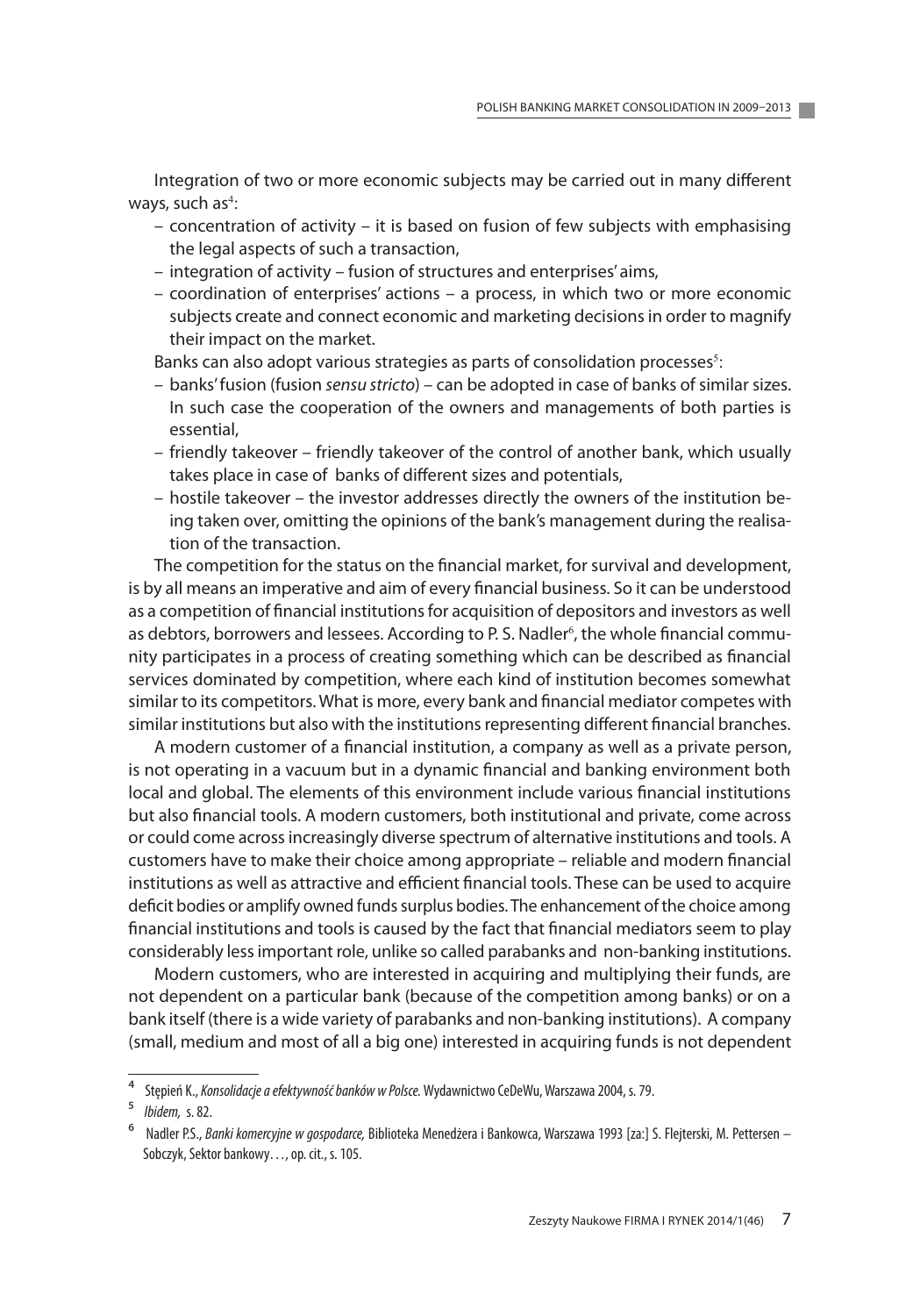only on a bank loan, it now has a variety of other options to choose from (this includes the so called non-traditional ways of funds multiplying, this means not only through traditional, term bank deposits).

in the analyzed context it is impossible to overestimate the aspect of the form of ownership of financial enterprises. The ownership status of these is a fundamental feature for them, for the economy and for the customers. The ownership structure in the financial sector seems to be one of the major aspects determining the pace and the chances for the development of Polish economy, which aspires to become one of the economies of so called 'primary world'. it is also worth mentioning that the ownership status has a crucial effect on competitiveness, effectiveness and safety of financial institutions. it also has impact on the way they are perceived by the customers – companies and households. And banks, as their definition indicates, should be reliable and responsible.

The banking laws approved in 1989 fundamentally changed the way of banking in Poland. The Banking Act transformed banks from the public administration units into commercial enterprises operating on a competitive market. Banks received rights to perform banking activities such as: running accounts, collecting deposits, granting loans and guarantees or issuing own-dept banking securities. The Banking act gave them possibility to be organized in the following legal forms: state bank, bank incorporated as a joint-stock company, cooperative bank, state-cooperative bank, branch of a foreign bank.<sup>7</sup>

The arrival of foreign financial institutions in Poland and other South-east european countries was a result of general considerations (the process of globalisation in world's economy has long been accompanied by international capital float and so called 'bank migrations') as well as specific considerations<sup>8</sup>. These are connected to the political transformation, started at the end of the 80s. The changes in that time included for example opening of the local markets to foreign capital, as well as to foreign institutions. it is worth mentioning that the level of difficulty for foreign companies to enter the Polish market was changing during the analyzed time.

On the other hand, the considerations of the foreign banks expansion in Poland could also be divided into these coming from within the foreign institutions together with their countries of origin, and these coming from Poland as the host country. Of course, in each individual case of a particular enterprises entering the Polish market, a combination of the considerations from both categories has to be respected.

The main reason for the foreign expansion of a company is a long-term maximisation of profit (the size and the rate of profit). The another aspect is aiming at survival and development or at the increase in the company value. Regardless of the point of view it is the money that is the most important. it has to be stressed that, at least in case of majority of the banks, the fact is that the foreign banks have considered entering the Polish market as a long-term undertaking and not as a short-term solution. The main factors influencing such a point of view are high costs of such an expansion. On the other hand, it cannot be

<sup>7</sup> S. Kozak, *Consolidation of the banking sector in Poland in 1989-2013 in comparison with the structural changes of the banking sector in the USA and the EU.* NBP Working Paper No. 166, Economic Institute, Warszawa 2013.

<sup>8</sup> S. Flejterski, M. Pettersen-Sobczyk, *Sektor bankowy…,* op. cit., s. 106.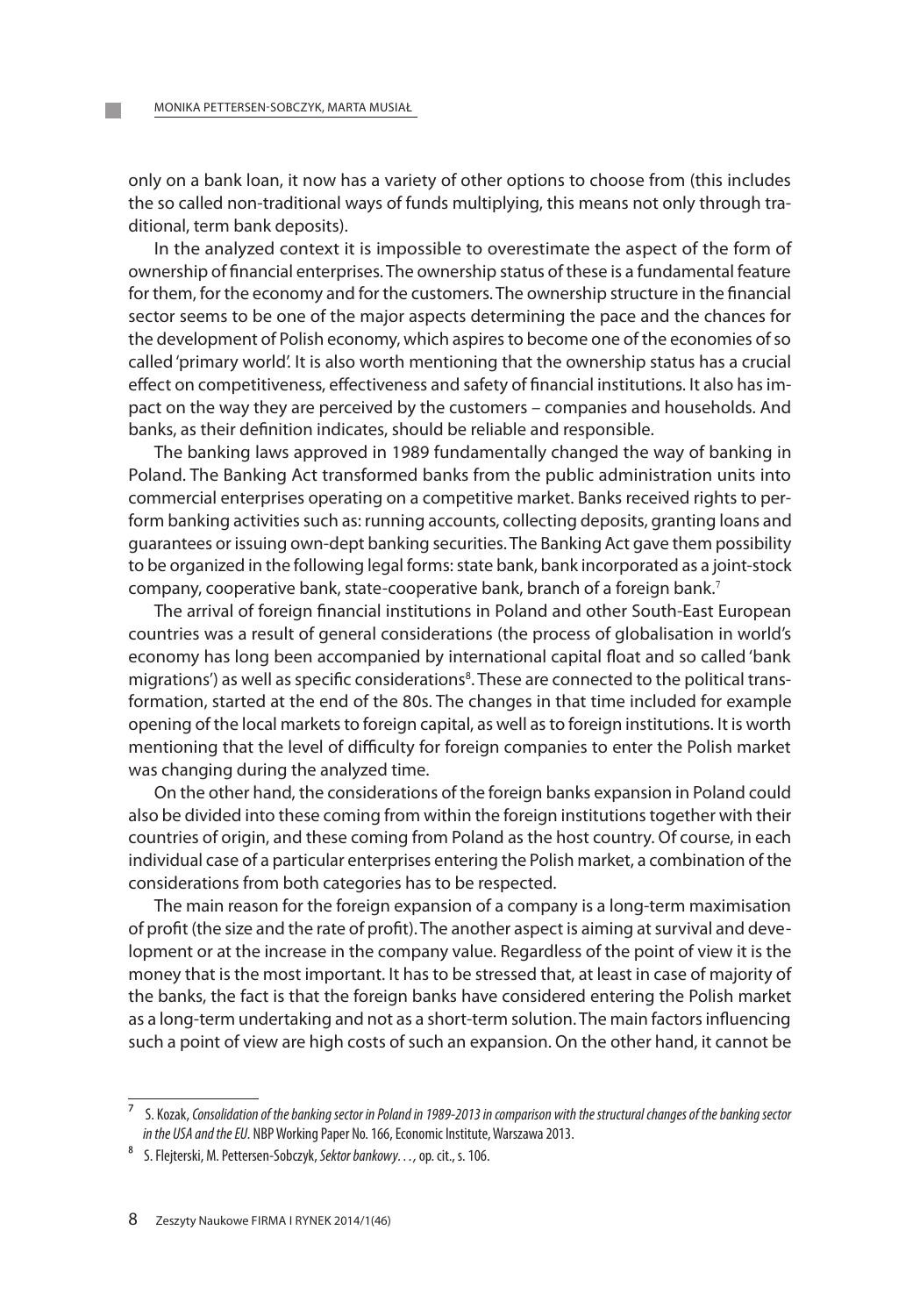denied that in difficult conditions resulting from a fierce competition and lack of financial success, an institution might be forced to withdraw from the Polish market.

It is worth saying that among the foreign banks' reasons are: a quite narrow local market, strong competition among banks, especially during the downturn, and a desire to become the bank which would provide banking services to family companies from the country of the bank's origin. Among the reasons on the Polish side especially important are<sup>9</sup>: the size and potential attractiveness of the Polish financial-banking market, which has been acknowledged by many Western bankers.

an important favourable circumstance of the expansion of the foreign institutions in Poland was also the level of the Polish banks development at that time. although their progress was astonishing, the institutions in Poland often had to face many obstacles, which lowered their competitive positions in comparison with bigger, more experienced and more effective foreign institutions.

in the modern state of the development of the world economy, including world finance and relating to the globalisation processes, the question of the relationship between Polish and foreign values has to be treated with caution. Especially that there was and is a huge variety of opinions according the choice of the national status of banks in Poland. One can come across an opinion that nowadays, mainly due to globalisation and electronic money, the aspect of national affiliation of institutions has no real meaning whatsoever and therefore the problem of the foreign capital participation in the financial sector also is of minor importance. What is important is that an investor should be effective and should be able to assure the success of the overtaken institution.

The fact that the aspect of the ownership of the financial institutions is omitted would be justified if there was any kind of parity between the participation of the foreign capital in Polish banking and Polish capital in foreign financial sectors. as it is well known, such a situation will certainly not be achieved soon.

Banking sector consolidation concerns the financial and organizational banks restructuring to strengthen their strategic potential and stability. as the result of consolidation, the bigger and more competitive entities emerge, which can face increasing competition on national and international markets and can offer more benefits for clients<sup>10</sup>. The main consolidation process goals are: effectiveness increase and cost reduction. achievement of these goals allows competition improvement, investments increase and strengthening of market position<sup>11</sup>. Consolidation can be understood as mergers, acquisitions and strategic alliances. merger occurs when two or more companies jointed together to create new company as the result of agreement, which is a successor of jointed companies. Acquisition, on the other hand, means transfer of control over economic activity of company from one group of investors on another. That can happen by purchase of shares, public company privatization or joint venture. The acquired company doesn't lose legal personality, but is only controlled by other owners<sup>12</sup>.

<sup>9</sup> *Ibidem,* s. 108.

<sup>10</sup> E. Gostomski, *Konsolidacja systemu bankowego* [dostęp: 11.07.2013]: ekonom.ug.edu.pl/web/download.php?OpenFile=106.

<sup>&</sup>lt;sup>11</sup> M. Micek, *Teoretyczne podstawy konsolidacji w sektorze bankowym, "*Bank i Kredyt", Sierpień 2001, s. 43.

<sup>12</sup> D. Sikora, A. Kulczycki, *Efektywność oddziału banku detalicznego,* CeDeWu, Warszawa 2008, s. 29.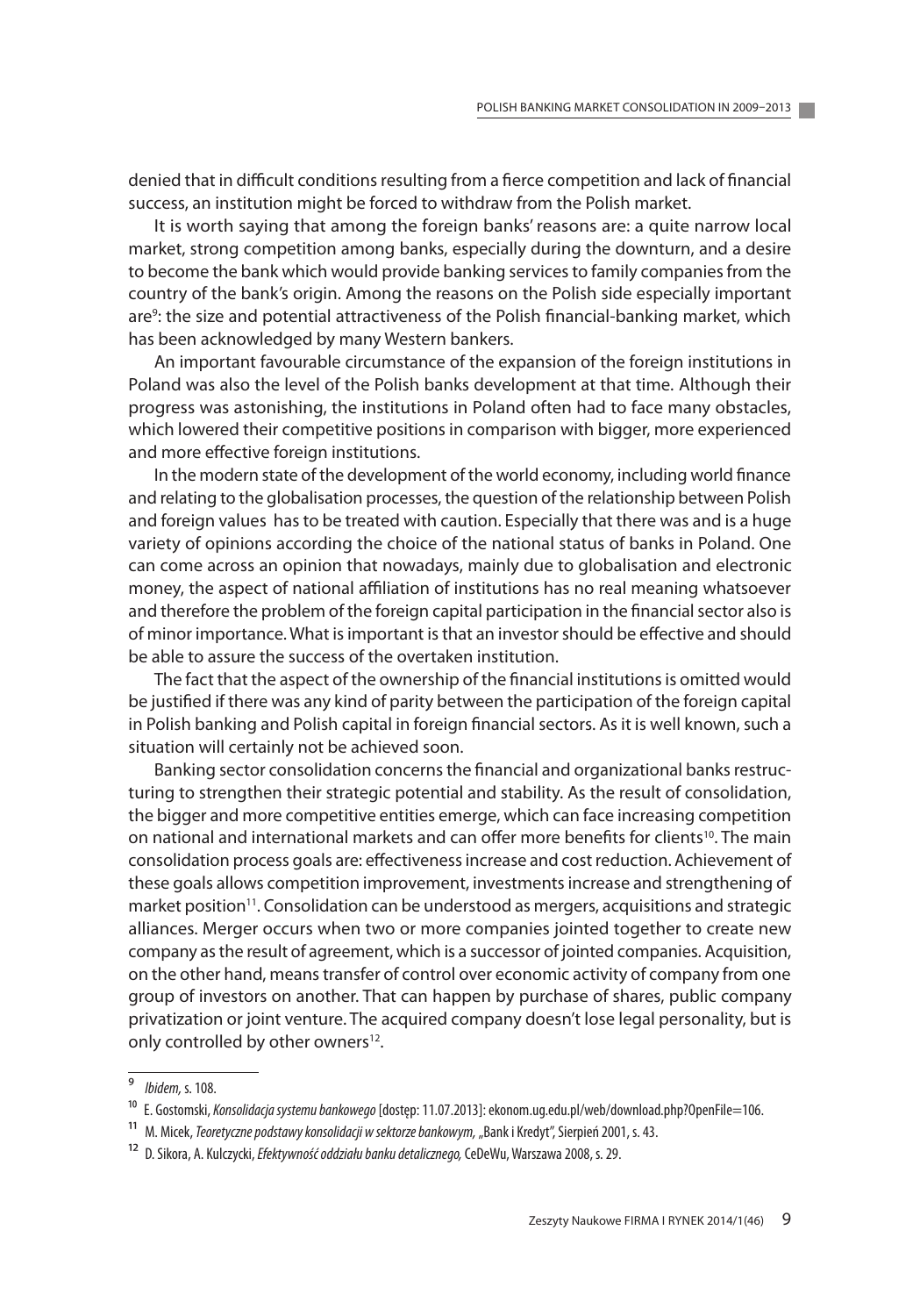Banking sector consolidation causes can be divided into internal and external. Consolidation of polish banking sector is inevitable process, what is caused mainly by following internal factors<sup>13</sup>:

- low level of equity to meet needs of Polish economy funding and foreign banks competition;
- lack of banks institutions with a nationwide sufficiently developed network;
- excessive amount of banking institution for market needs;
- inadequate size of bank units to needs of necessary expensive funding on banking technology development, which is necessary for competition position maintenance in medium period;
- lack of "critical mass" relevant to the sector, which is necessary for the realization of economies of scale.

To external banks consolidation causes in Poland include: economy transformation and equity concentration processes in economy, and increasing international competition $14$ .

# **The share of foreign capital in Polish banks**

Share of foreign capital in Polish banks amounts to about 65%. This capital comes mostly from: italy, germany, The Netherlands, USa, Spain, France and Portugal. Both in scientific and popular-science literature, supporters and opponents of this level of foreign capital are very vocal. Selected opinions of W.l. Jaworski, W. Baka as well as J.k. Solarz will be quoted. W.l. Jaworski in his work draws attention to following risks arising from the use of high level of foreign capital in Polish banking system<sup>15</sup>:

- Banks' Policy will undoubtedly be shaped accoring to owners' interests, with headquarters in home countries of those banks, therefore the aim of this Policy might be to suport import from the home country by avoiding giving loans for undertakings leading to start of competitive production;
- The aims of banks' Policy will be to achieve high profit, therefore giving those loans that lead to highest gains (consumption credits);
- Banks that are pillars of foreign banks can transfer profits earned in Poland to Home countries, and in case of downturn freely move significant part of the funds collected in Poland and thus emptying Polish;
- There is no doubt that banks with foreign capital work closely with their centers in their home countries, and therefore can refinance without restriction in the centers, freeing themselves from the NBP and its instruments of monetary policy.

<sup>&</sup>lt;sup>13</sup> L. Lachowski, *Fuzje, przejęcia i alianse strategiczne w polskim sektorze bankowym, "Bank", nr 1, 1998 [dostęp: 12.03.2014]: http://* www.slawomirlachowski.pl/artykuly/FUZJE,\_PRZEJECIA\_I\_ALIANSE\_STRATEGICZNE\_W\_POLSKIM\_SEKTORZ\_E\_BANKO-WYM. BANK 01.1998.pdf.

<sup>14</sup> *Ibidem,* [dostęp: 12.03.2014].

<sup>15</sup> B. Kosiński, *Kapitał zagraniczny w polskim sektorze bankowym,* [w:] Bankowość w Unii Europejskiej – szanse i zagrożenia, SGH, Warszawa 2009, s. 285-300.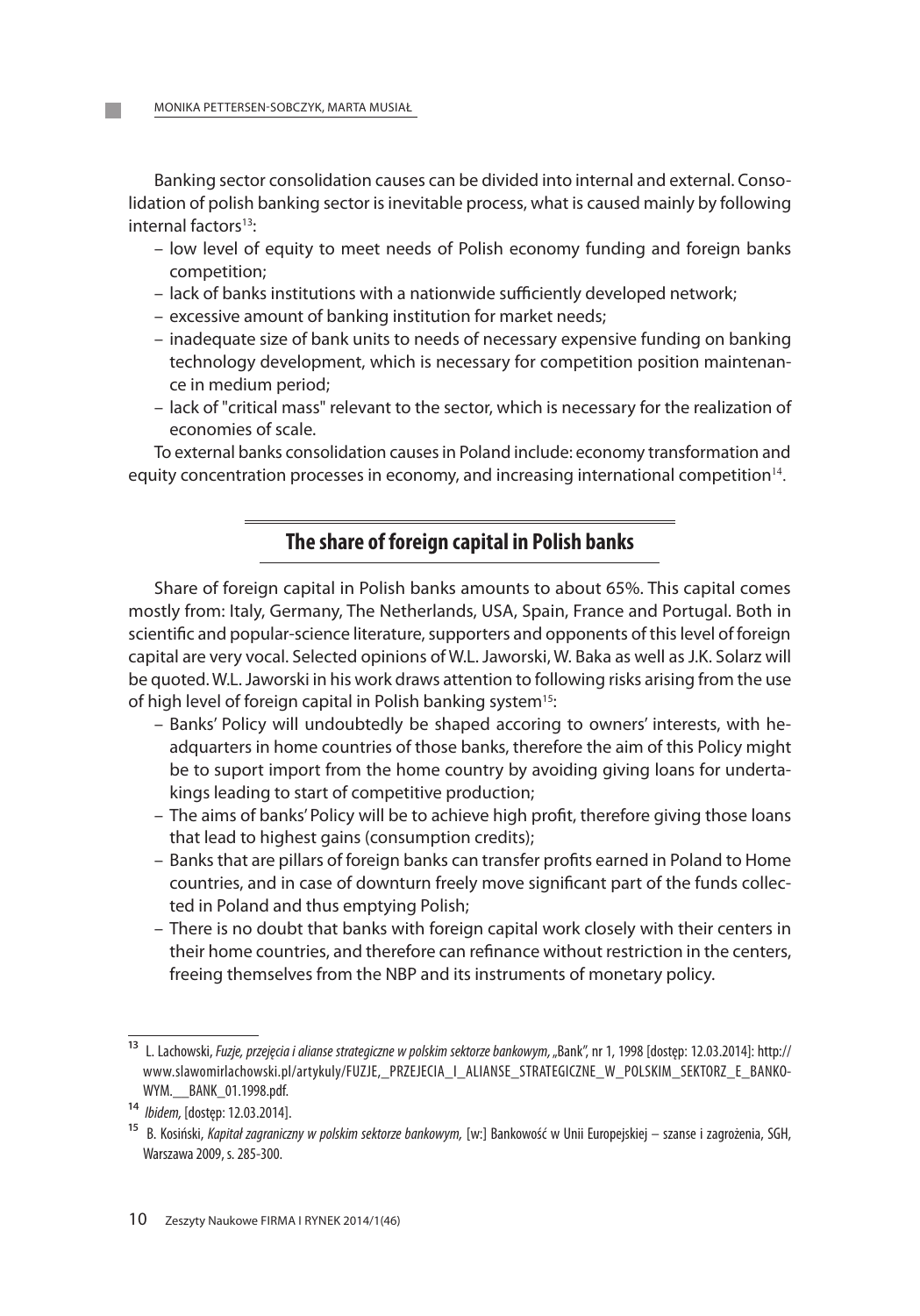W. Baka emphasizes, however, that you can and should use the experience of EU countries in the area of taking over the capital of domestic banks by foreign entities. These countries apply policies from the perspective of national interests in this area<sup>16</sup>. As J. K. Solarz writes, supporters of allowing of free access for foreign capital expressed in the view that by allowing the market to foreign investors, substantial sums to stabilize the banking sector and increase service offerings have been acquired, and this led to the start of actual competition on the Polish banking market. On the other hand, critics of the policy express concern that foreign Banks operating in Poland can express unwillingness to support the government's economic policies by lending funds to preferred sectors of the economy. What's more, they may refrain from lending to these areas which could lead to the start of production competitive in terms to those of their home countries. The activities of these banks may cause an outflow of resources accumulated in Poland. it is also not ruled out that the creation of such a situation in which global banks operating in Poland will carry our country into the effects of crises occurring in other regions of the world. Finally, in the case of economic collapse, foreign capital can be withdrawn quickly from Poland<sup>17</sup>.

Decision centers about the future of the domestic banking sector have already moved outside of our country and their economic structure is formed as a result of foreign decisions on mergers and acquisitions of banks. This situation requires decisive action against, among others, by implementing an active policy in the field of banking supervision. This policy should prevent excessive and premature opening of local markets for banks with global reach. it is necessary to constantly expand the branch network of local banks, encouraging households to invest in them and use the cash from the settlement through them.

#### **Consolidation changes on the polish banking market in 2009-2013**

In 2009 Santander Consumer Bank S.A. – a subsidiary of Spanish Santander Group<sup>18</sup> announced the acquisition of AIG Bank Polska S.A. – one of the biggest consumer finance type banks on polish banking market at that time. Sale of AIG Bank Polska S.A. have been caused by American International Group (AIG) sale of assets. After Polish Financial Supervision authority authorization of the acquisition, transaction was finalized in 2011. In April 2011 Santander Group announced that it possess over 90% shares of BZ WBK S.A. On 4<sup>th</sup> January 2013 Bank Zachodni WBK jointed with Kredyt Bank. As the result, the third biggest bank in Poland in terms of assets, credit and deposit portfolio has been formed<sup>19</sup>.

in may 2009 Fortis Bank jointed to BNP Paribas group as BNP Paribas Fortis. it provides banking and financial services for individual and corporate clients. in may 2011 the name of bank was changed to Paribas Bank Polska<sup>20</sup>.

<sup>16</sup> *Ibidem,* s. 285–300.

<sup>17</sup> *Ibidem,* s. 285–300.

<sup>18</sup> https://www.santanderconsumer.pl/grupo-santander, [dostęp: 18.03.2014].

<sup>19</sup> http://www.bzwbk.pl/informacje-o-banku/historia/historia.html, [dostęp: 18.03.2014].

<sup>20</sup> http://www.bnpparibas.pl/o-banku/grupa-bnp-paribas.htm, [dostęp: 18.03.2014].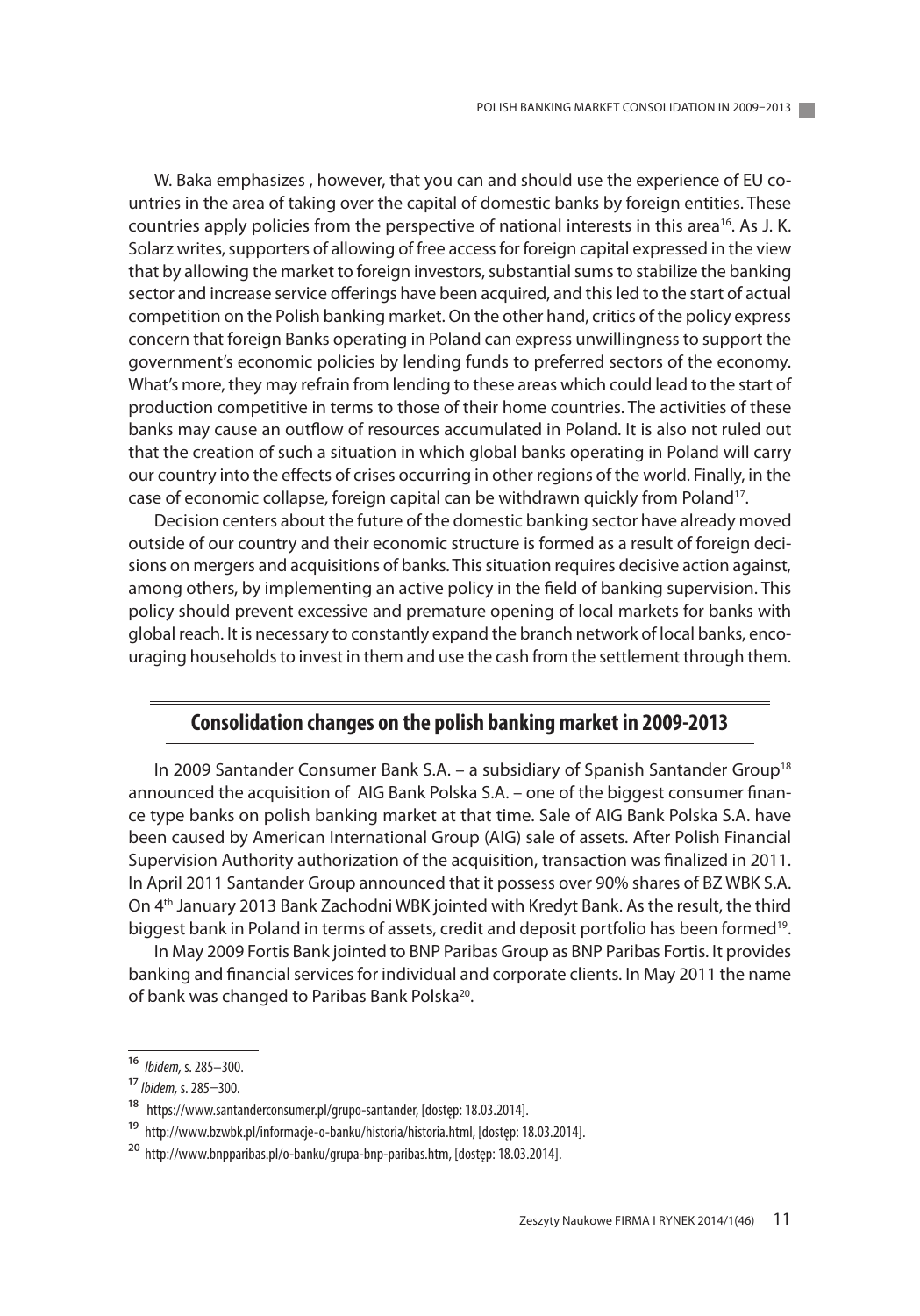In November 2010 the decision about sale of Allianz Bank Polska S.A. to Polish capital group Getin Holding, which includes Getin Noble Bank S.A., was undertaken. Allianz Bank Polska S.A. was unsuccessful banking project of German Allianz Group. On 1<sup>st</sup> June 2012 the join of Allianz Bank Polska S.A. (later called Get Bank S.A.) and Getin Noble Bank S.A. was finalized. As the result of that merger, new entity called Getin Noble Bank S.A. has been created<sup>21</sup>.

In February 2011 Austrian Raiffeisen Bank International AG agreed with Greek EFG Eurobank ergasias to the terms of acquisition of majority of its banking activity in Poland, which operates in form of credit institution branch called Polbank eFg. The branch was transformed into joint-stock company (spółka akcyjna), what has allowed to start the integration process with Raiffeisen Bank Polska S.A. – subsidiary of Raiffeisen Bank International  $AG^{22}$ .

The amount of mortage banks in Poland decreased in October 2011 from three to two as the result of joint of ING Bank Hipoteczny S.A. and ING Bank Śląski S.A.

The decision of board of executives of Deutsche Bankag with headquarters in Frankfurt from the fall of September 2012 detailing the conjunction of two banks: Deutsche Bank PBC S.A. and Deutsche Bank Polska S.A. conducting business activities on the territory of Poland opened next level of consolidation process of Polish banking sector<sup>23</sup>.

Bank DnB NORD Polska S.A. announced that it dropped out retail customer services and focused on corporate banking. On 2nd October 2012 it was announced that getin Noble Bank S.a. would take retail activity of Bank DnB NOrD Polska S.a. in Poland. in 2013 there was the closure of agreement by which getin Noble Bank acquired 37 banking institutions and approximately 28 thousand new clients from segment of communities and housing associations, SMEs and individual clients. Moreover that was next strategic step in development of Getin Noble Bank as fully universal bank<sup>24</sup>.

Moreover since 25<sup>th</sup> November 2013 mBank replaced MultiBank and BRE Bank, expanding its range of products and services for Smes and corporations as well as Private Banking clients25.

Two acquisitions will be finalized in 2014: Nordea Bank Polska by PKO Bank Polski<sup>26</sup> as well as Bank Gospodarki Żywnościowej by BNP Paribas Group<sup>27</sup>. Consolidation of Polish banking market will continue – in 2014 in addition to finalizing already started acquisitions, a few other ones are talked about, ie the merging of BZ WBk with Santander Consumer Bank, or PBP with FM Bank<sup>28</sup>, as well as a buyout of Alior Bank by PKO B.P. or Pekao S.A.

<sup>&</sup>lt;sup>21</sup> http://thebanksquare.com/2012/10/15/konsolidacji-polskiego-sektora-bankowego-ciag-dalszy/, [dostęp: 18.03.2014].

<sup>22</sup> *Ibidem,* [dostęp: 18.03.2014].

<sup>23</sup> *Ibidem,* [dostęp: 18.03.2014].

<sup>24</sup> http://www.bankier.pl/wiadomosc/Getin-Noble-Bank-przejal-zorganizowana-czesc-Banku-DnB-NORD-Polska-2843268.html, [dostęp: 18.03.2014].

<sup>&</sup>lt;sup>25</sup> http://www.mbank.pl/aktualnosci/post,3276,mbank-zastapi-multibank-i-bre-bank.html, [dostęp: 18.03.2014]<sup>.</sup>

<sup>&</sup>lt;sup>26</sup> http://www.pkobp.pl/aktualnosci/ogolnokrajowe/pko-bank-polski-ze-zgoda-knf-na-przejecie-nordea-bank-polska/,[dostęp: 18.03.2014].

<sup>27</sup> http://www.bankier.pl/wiadomosc/Grupa-BNP-Paribas-przejmuje-Bank-BGZ-3007044.html, [dostęp: 18.03.2014].

<sup>28</sup> http://www.polskieradio.pl/42/259/Artykul/1062472,Gdy-banki-w-Polsce-coraz-silniejsze-klienci-coraz-slabsi,[dostęp: 18.03.2014].